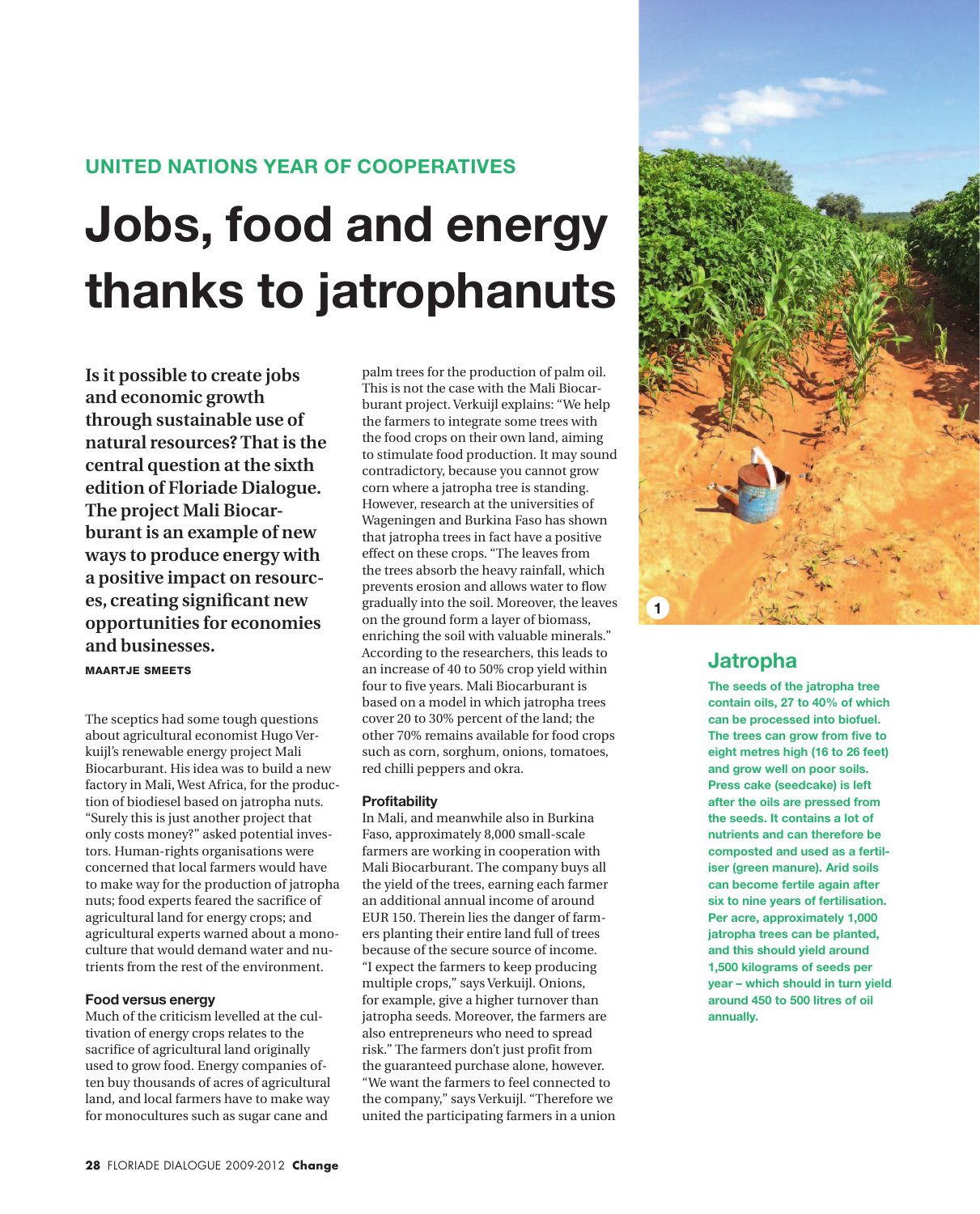

# **How East African farmers benefit from the cooperative approach**

Mali Biocarburant SA cooperates with several farmer unions and established cooperatives. It enables thou sands of farmers in West Africa to improve their living standards in an environmentally and economically sustainable way.

**1.** Direct employment for more than 150 people and indirect employment for more than 8,000 farmers, impacting more than 80,000 people.

**2.** A state-of-the-art biodiesel processing unit in Koulikoro, Mali and Burkina Faso.

**3.** Oil extraction from jatropha nuts near the harvest ing site and transportation by truck to the factory for refining, factory work and end-product distribution.

**4.** Transformation of the press cake into biogas, which provides electricity locally, and sale of 'liquid fertiliser' - a by-product from digestion of jatropha press cake -

to farmers who use it as an organic fertiliser.

**5.** Production of soap from glycerin, another byproduct from biodiesel production, by a local women's cooperative.

**6.** The development of small independent jatropha tree nurseries, where plants are sold to farmers for intercropping or replanting jatropha hedges.

Contact information: Hugo Verkuijl Phone:(+223) 20 21 55 42 info@malibiocarburant.com www.malibiocarburant.com

# **Hugo Verkuijl on the recent crisis in Mali**

**"Because of the coup there is a shortage of food and income for many people in the countryside. By buying jatropha nut, we can make a direct contribution to the farmers' earnings. Our campaign to buy jatropha nut however, has had a slow start due to the crisis. The promise of receiving a trade credit from the Bank of Africa has thereby become uncertain. However, impor tant partners of Mali Bio carburant kept supporting our business. It seems that our company has survived the crisis without too much damage.''**

1. Corn plants between jatropa trees 2. Independent

- jatropha tree nursey 3. Jatropha nuts
- 4. Oil extraction from
- jatropha nuts